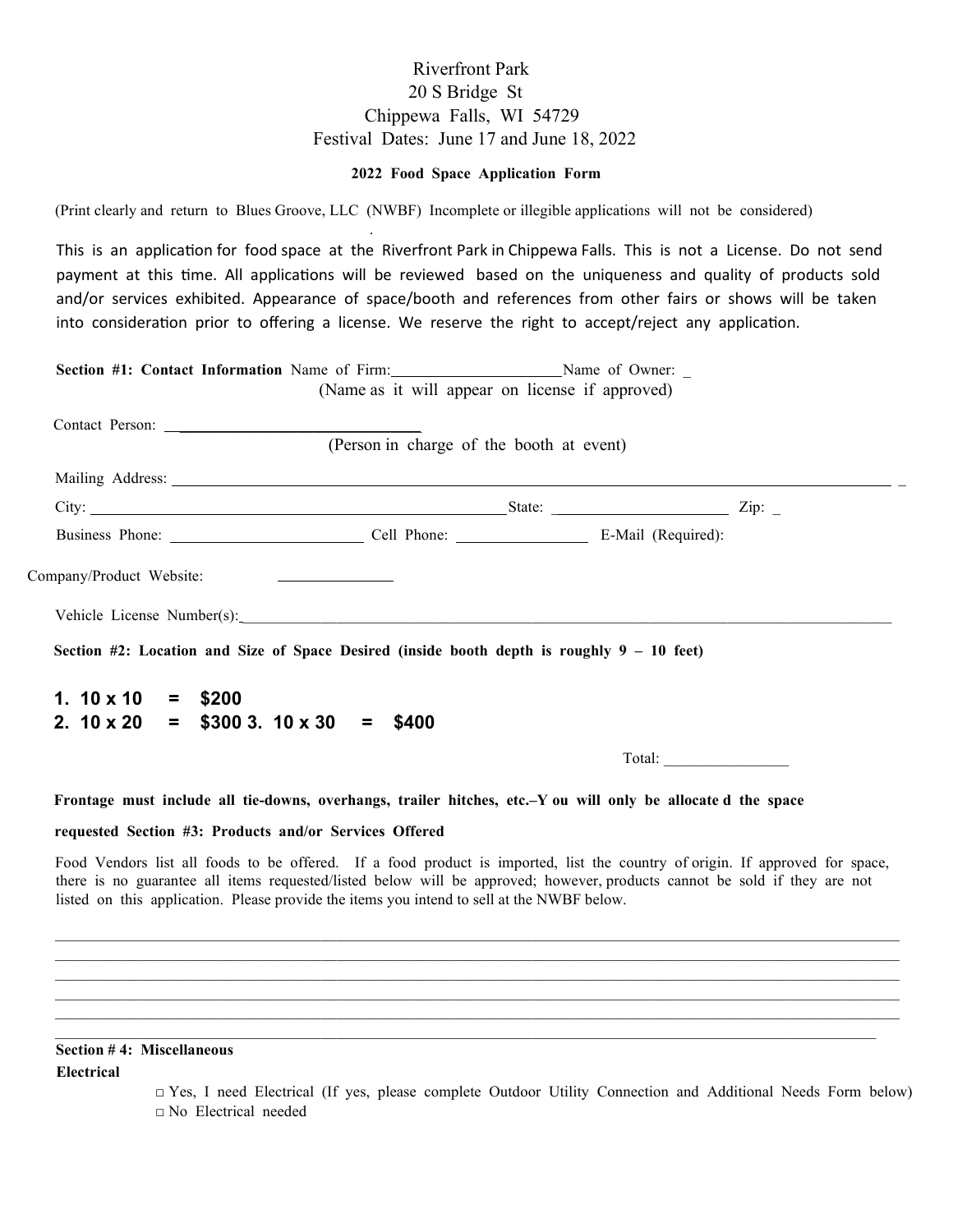# Riverfront Park 20 S Bridge St. Chippewa Falls, WI 54729 Festival Dates: June 17 and June 18, 2022

#### **Section #5: Photo or Schemati c of Exhibit**

**You MUST include a clear color photograph or a detailed professional schematic drawing of your booth and enclose literature pertaining to your food(s).** 

## **APPLICATIONS WITHOUT A PHOTO OR SCHEMATIC WILL NOT BE CONSIDERED!**

#### **Section #6: References**

Please provide two (2) references from past fairs, festivals or trade shows, or similar events where you have sold or your food product(s).

## **Name of Fair/Show/Festival** :

Address:

l

Contact Person: \_ \_\_\_\_\_\_\_\_\_\_\_\_\_\_\_\_\_\_\_\_\_\_\_\_\_

Position: E-Mail:

### **Name of Fair/Show/Festival** :

| Address: | `ontact<br>rson. |
|----------|------------------|
|          | __               |

| Position: | Phone: | - Mail. |
|-----------|--------|---------|
|           |        |         |

We reserve the right to accept or reject any applicant based on the uniqueness and quality of products sold, festival experience, services offered, or the appearance of your space/booth and references from other fairs or shows at which you have exhibited. Remember this is an Application and not authorization to participate at the NWBF. You will be contacted with our determination, and if accepted, a License will be offered.

I certify that the information stated on this Application Form is complete and true to the best of my knowledge.

| (Owners signature as stated on the front of this form) |  |  |  |  |  | (Date) |  |
|--------------------------------------------------------|--|--|--|--|--|--------|--|
|                                                        |  |  |  |  |  |        |  |

### **Return Completed Form To:**

Steve Rheaume 723 4th Avenue W Ashland, Wisconsin 54806

> Riverfront Park 20 S Bridge St. Chippewa Falls, WI 54729